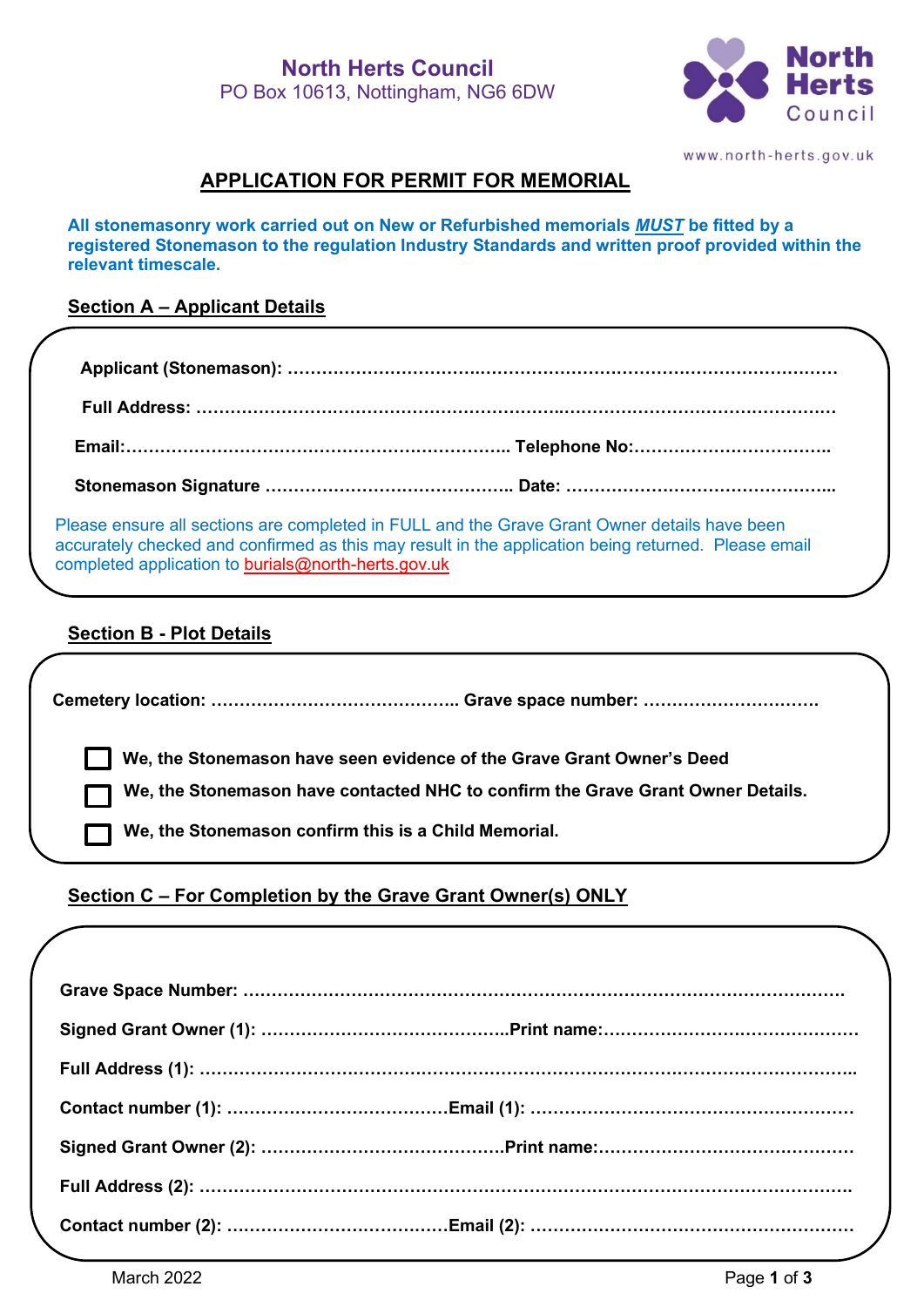# **Section D – Proposed Memorial or Monument**

- If you are submitting proofs of a new, proposed memorial, please ensure the dimensions of the memorial accompany the design layout in the box below.
- If you are submitting an application for a replacement, please ensure that you submit a photograph and dimensions of the existing memorial for comparison.
- Any application submitted without these will be returned.

| <b>Tablet</b>      | <b>Memorial Stone</b>                                                                 |  | <b>Additional Inscription</b> |  | <b>Kerb Set</b>              | Renovation |
|--------------------|---------------------------------------------------------------------------------------|--|-------------------------------|--|------------------------------|------------|
|                    |                                                                                       |  |                               |  |                              |            |
| diagram and sizes: | <b>Design Details of Proposed Memorial</b><br>(Attach additional sheet if required) - |  |                               |  | <b>Inscription Required:</b> |            |
|                    |                                                                                       |  |                               |  |                              |            |
|                    |                                                                                       |  |                               |  |                              |            |
|                    |                                                                                       |  |                               |  |                              |            |
|                    |                                                                                       |  |                               |  |                              |            |
|                    |                                                                                       |  |                               |  |                              |            |
|                    |                                                                                       |  |                               |  |                              |            |
|                    |                                                                                       |  |                               |  |                              |            |
|                    |                                                                                       |  |                               |  |                              |            |
|                    |                                                                                       |  |                               |  |                              |            |
|                    |                                                                                       |  |                               |  |                              |            |
|                    |                                                                                       |  |                               |  |                              |            |
|                    |                                                                                       |  |                               |  |                              |            |
|                    |                                                                                       |  |                               |  |                              |            |
|                    |                                                                                       |  |                               |  |                              |            |
|                    |                                                                                       |  |                               |  |                              |            |
|                    |                                                                                       |  |                               |  |                              |            |

## **Section E – For Office use only**

| (NHC Officer Name) |  |
|--------------------|--|
|                    |  |
|                    |  |
|                    |  |
|                    |  |